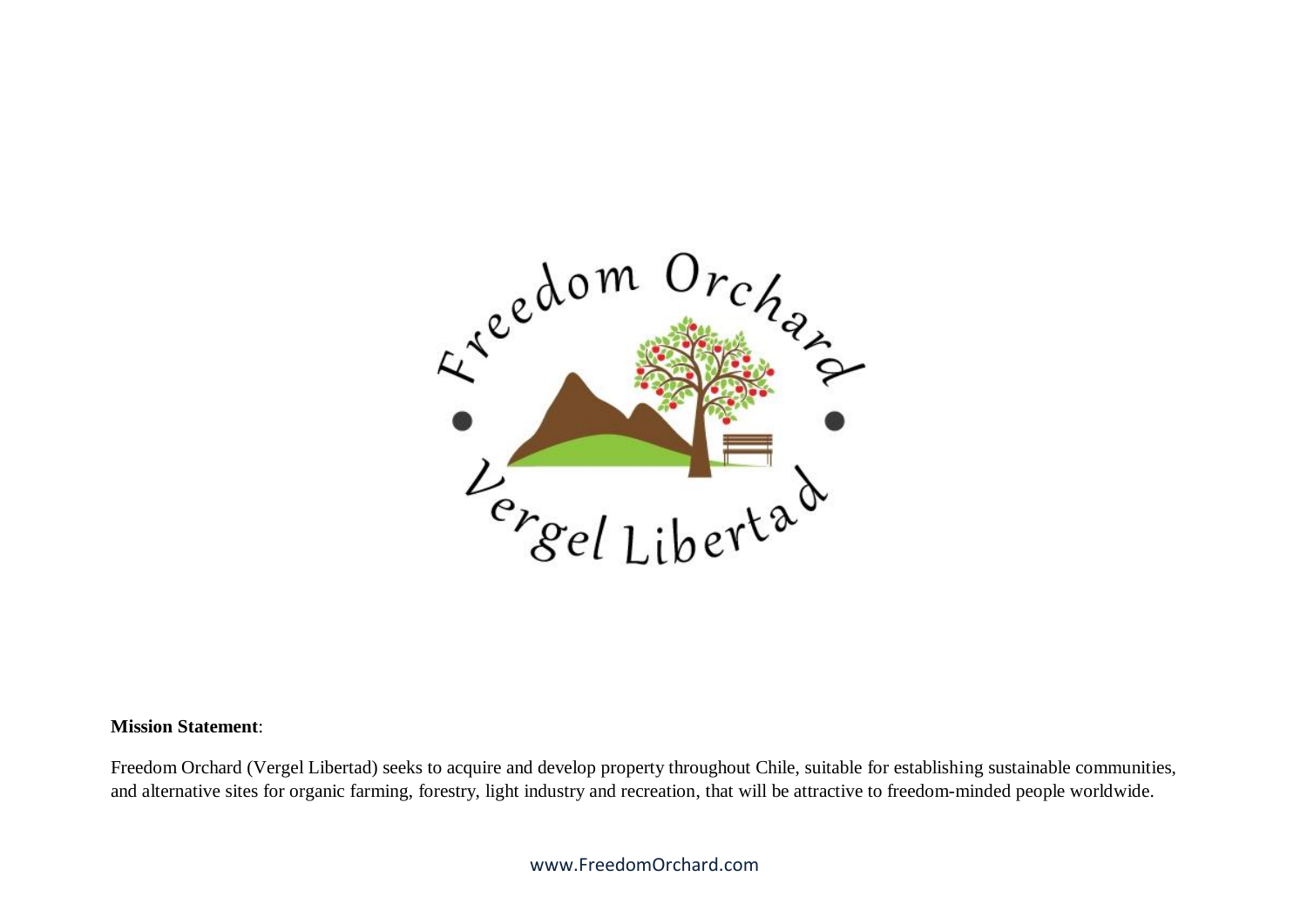

# *Freedom Orchard*

 Freedom – to choose how to live your own life and enjoy the fruits of your own labor.

Orchard – (*Vergel* in Spanish) a lush garden replete with fruit trees and vegetables.



**Freedom Orchard** is a housing and organic farm development north of Curacaví, Chile and 45 minutes west of Santiago. It will be a sustainable community for 1,000 to 1,500 families who want to own a slice of Chile. Building lots, starting at  $\frac{1}{2}$  hectare (1.24 acres), can be the realization of your:

- dream home
- vacation home
- "plan B" home, or
- second home where you can enjoy an agrarian lifestyle on weekends away from the big city.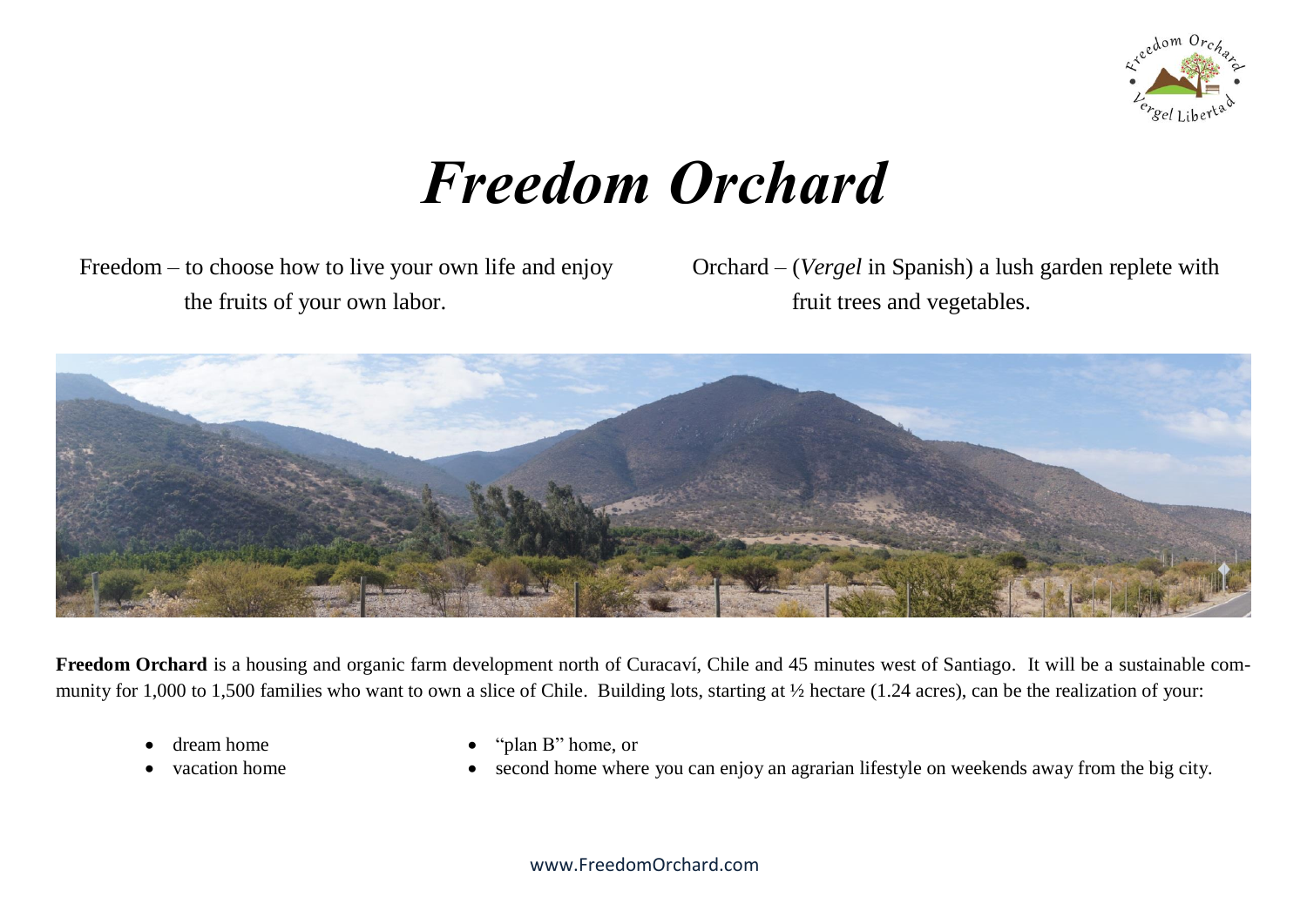



Freedom Orchard will be developed with roads and access to electricity, water and cable/high speed internet. It will be a haven - free from the hustle and bustle of the city, free from its smog and traffic congestion. Other than some basic restrictive covenants to protect property owners, it will be a place free of intrusive rules and regulations, nestled in a country which is widely considered to be one of the freest in the world. It will also be free of dependence on utility companies to supply water and power, and will feature its own organic production of fruits, vegetables, meat and fish. Being in Chile, newcomers will be able to achieve relative freedom from intrusive and abusive government meddling and enjoy lower taxes. Freedom Orchard will be a magnet to draw liberty-loving people from all over the world.

The first phase of the project involves over 1,300 hectares (3,224 acres). Approximately, one-third of the land will be used for organic farms and one-half for building lots. The balance will be retained in its natural state after creating two small lakes, parks and recreational activities. In the far northern portion, there will be a golf course and five star hotel. They will be close enough for use by guests of residents, but far enough away (3-10 km) not to affect the mystique and aura of the sustainable community. An underground precious metals storage facility is also planned for the area, with preference given to Freedom Orchard owners.

The paved road from Curacaví (Calle Isabel Riquelme) runs through the western portion of the development, at a snow-free elevation of around 300 meters (984 feet). The property resembles a boot shape pointing right, with the upper half being about half as wide as the lower portion, and somewhat less mountainous. The hotel, golf course and some farms will occupy the northwestern corner of the property. Farms will be planted along the western edge and north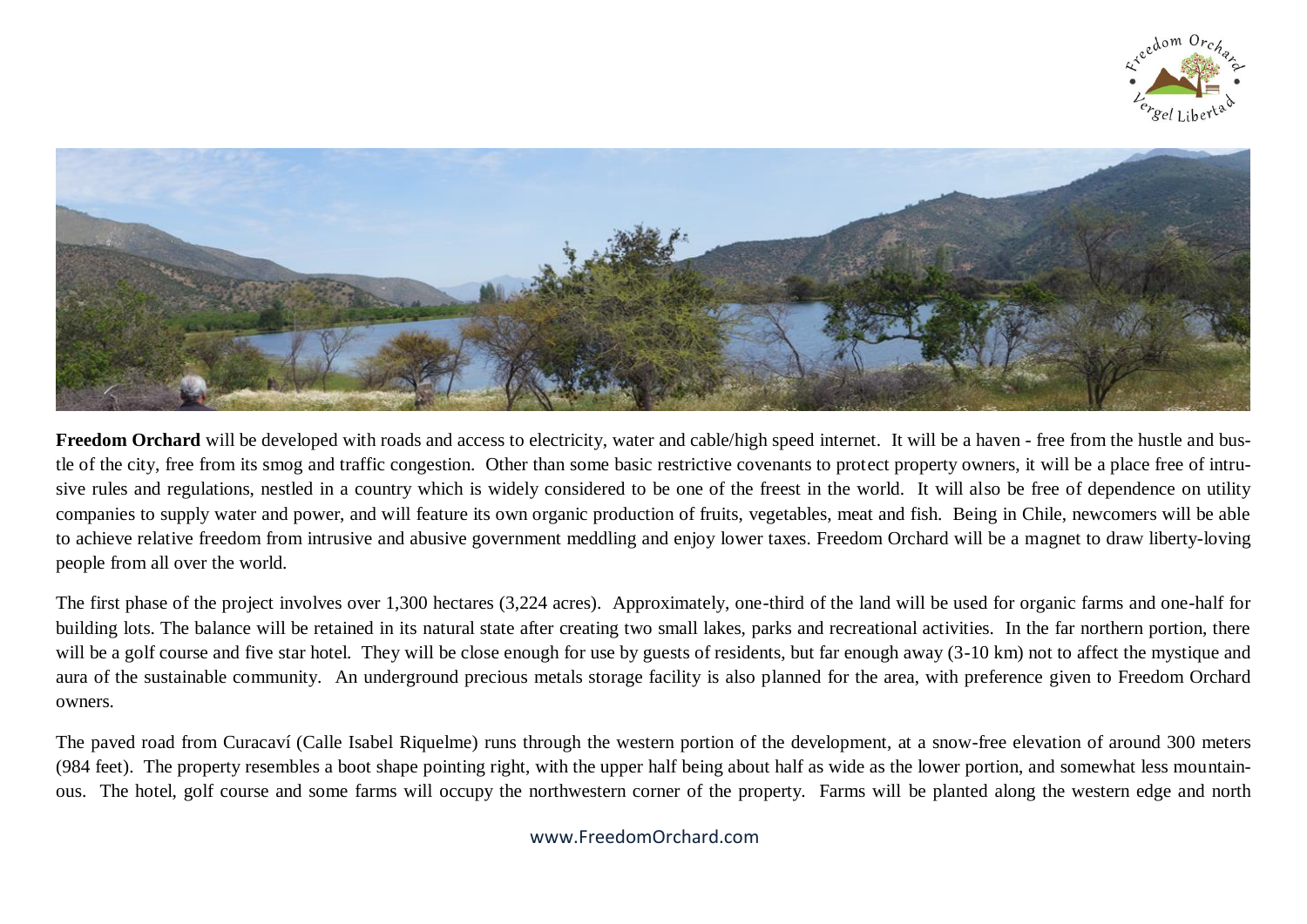



wooded canyon, starting above the main property entrance, running due east.

central section. Residential areas will be a few hundred to a thousand feet above the valley floor (still snow-free), overlooking the beautiful mountain views and year-round planted fields. Around half of the building lots will traverse the hillsides that overlook the paved road and agricultural development. Approximately one-fourth of the lots will be designed around the small lower lake, golf course and central section behind the 2,000 to 3,000 foot peaks.

On average, Curacaví receives around 14 inches of rainfall per year; almost entirely between May and September. The significant runoff from the peaks, towering around 3,000 feet, can be captured into a manmade lake and stocked with organic fish. This southern section is in an 8 kilometer-long, partially

**Freedom Orchard** is conveniently located near important services in Santiago and Viña del Mar. There are world-class hospitals, excellent medical care services, great restaurants, clubs, nightlife, schools and universities, as well as employment opportunities. The highway system serving the area is also world-class. Santiago International Airport is approximately 30 minutes away. Downtown Santiago or the beaches of Viña del Mar can be reached within 45 minutes and the exclusive communities of northern Santiago are less than an hour away. Luxury bus services run every ten minutes to/from Santiago and downtown Viña del Mar or Valparaíso. Fares are only a few dollars. Curacaví itself is a quaint little Chilean town with small shops and restaurants. However, it does have a couple modern supermarkets and banks which make living in **Freedom Orchard** even more convenient.

## **Sustainable community project**

 www.FreedomOrchard.com A significant portion of Freedom Orchard will be designed as a sustainable community. Owners will be offered add-on services and access to amenities, as mentioned above, with substantial discounts. Shares of the organic produce, fish and meat production will also be available. Prices for these items will be set in 2014, after the main development has been completed. The organic pro-

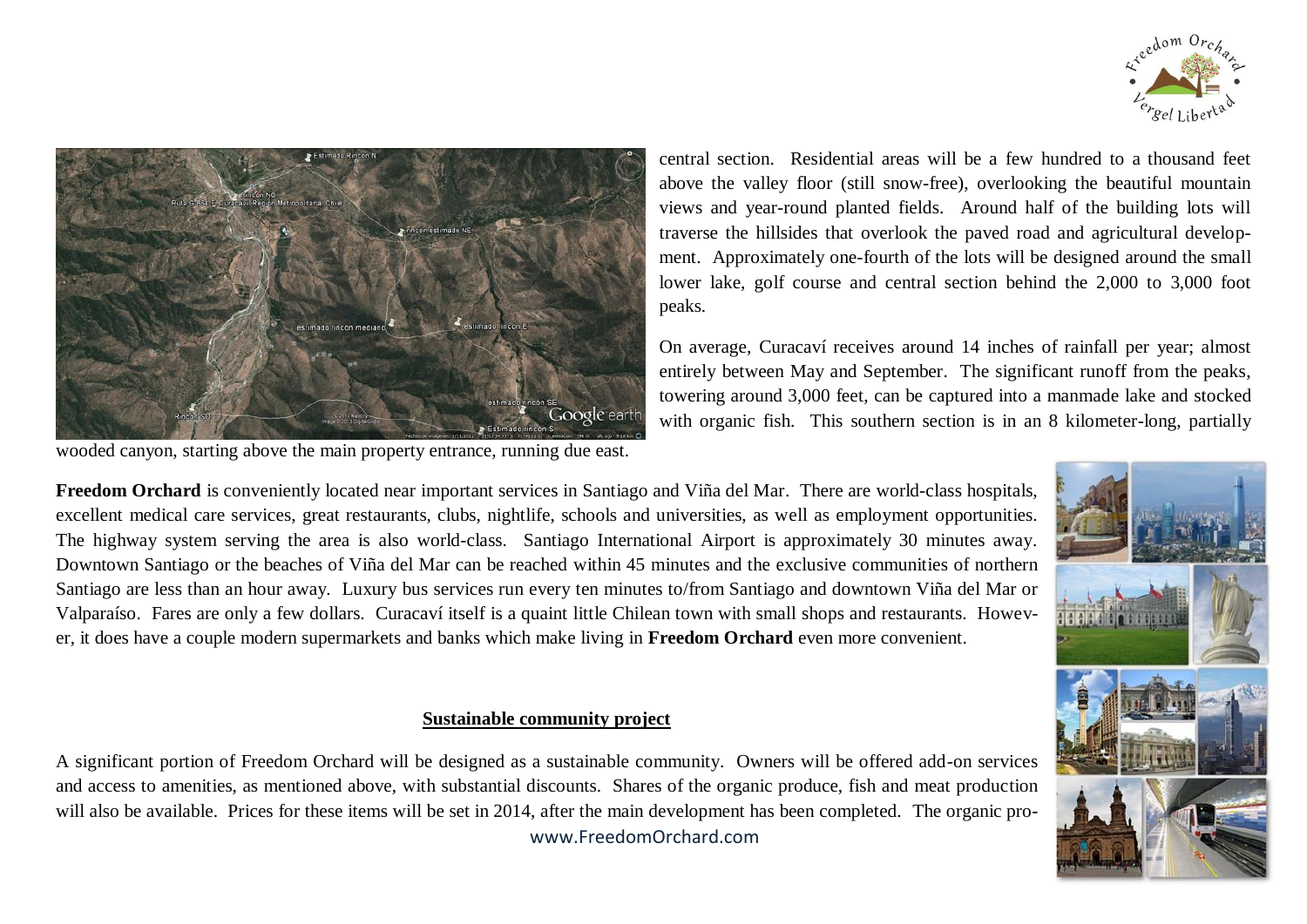

duce can already be seen in dozens of acres of almond and walnut trees, plus many rows of apple, avocado, fig, lemon, grapefruit, orange, peach, persimmon, plum, pomegranate and quince, along with assorted vegetables, grapes and berries. The organic farm on the property is run by **Freedom Orchard Organics**.



We will be offering other phases near Curacaví in 2014 and beyond. We will also be developing a touristic project east of Talca and San Clemente (~3 hours' drive south of Santiago), which will feature as many as 3,000 river and canyon getaway lots of ½ hectare (1.24 acres). These projects will add greater capacity to accommodate the expected influx of expats and to meet the growing demand from increasinglywealthier Chileans.



The **Freedom Orchard** website contains additional photographs of the property in Curacaví, GPS coordinates of signifi-

cant points of the topography (which can be viewed on Google Earth) and updates regarding important news and progress. Please check it often.

## **Building Lot Prices**

At \$95,000 USD, the basic building lot is a relative bargain. Over time, the value of these lots is expected to rise, as the planned clubhouse, riding stables, tennis courts, water recreation areas, adjacent hotel and golf course, and other amenities are built. Lot prices around the golf course will be 50% higher and lots around **Freedom Orchard**'s small lakes will be about double the basic price.

| Size and type of building lot                                     | in acres | <b>Retail price</b> |
|-------------------------------------------------------------------|----------|---------------------|
| $\frac{1}{2}$ hectare "standard" lot                              | 1.24     | \$95,000            |
| 1 hectare (part steep)                                            | 2.47     | \$125,000           |
| $1\frac{1}{2}$ hectare (part steep)                               | 3.70     | \$145,000           |
| (sub-dividable,<br>hectare<br>$\mathcal{D}_{\mathcal{A}}$<br>some | 4.94     | \$275,000           |
| hillside)                                                         |          |                     |
| $\frac{1}{2}$ hectare golf course                                 | 1.24     | \$140,000           |
| $\frac{1}{2}$ hectare lakeside                                    | 1 24     | \$190,000           |

The price that residents will pay for electricity and potable water will be competitive with other places in Chile, where a typical household might pay around \$75 - \$125 USD per month. It will not be necessary or desirable to drill individual wells or go through the costs of government registrations and approvals. Property taxes will run roughly 0.25% of assessed value (often about one-half of market value) up to 1% or 2% per year; depending on government classification of each property. Lower tax rates are reserved for properties which maintain their agricultural character.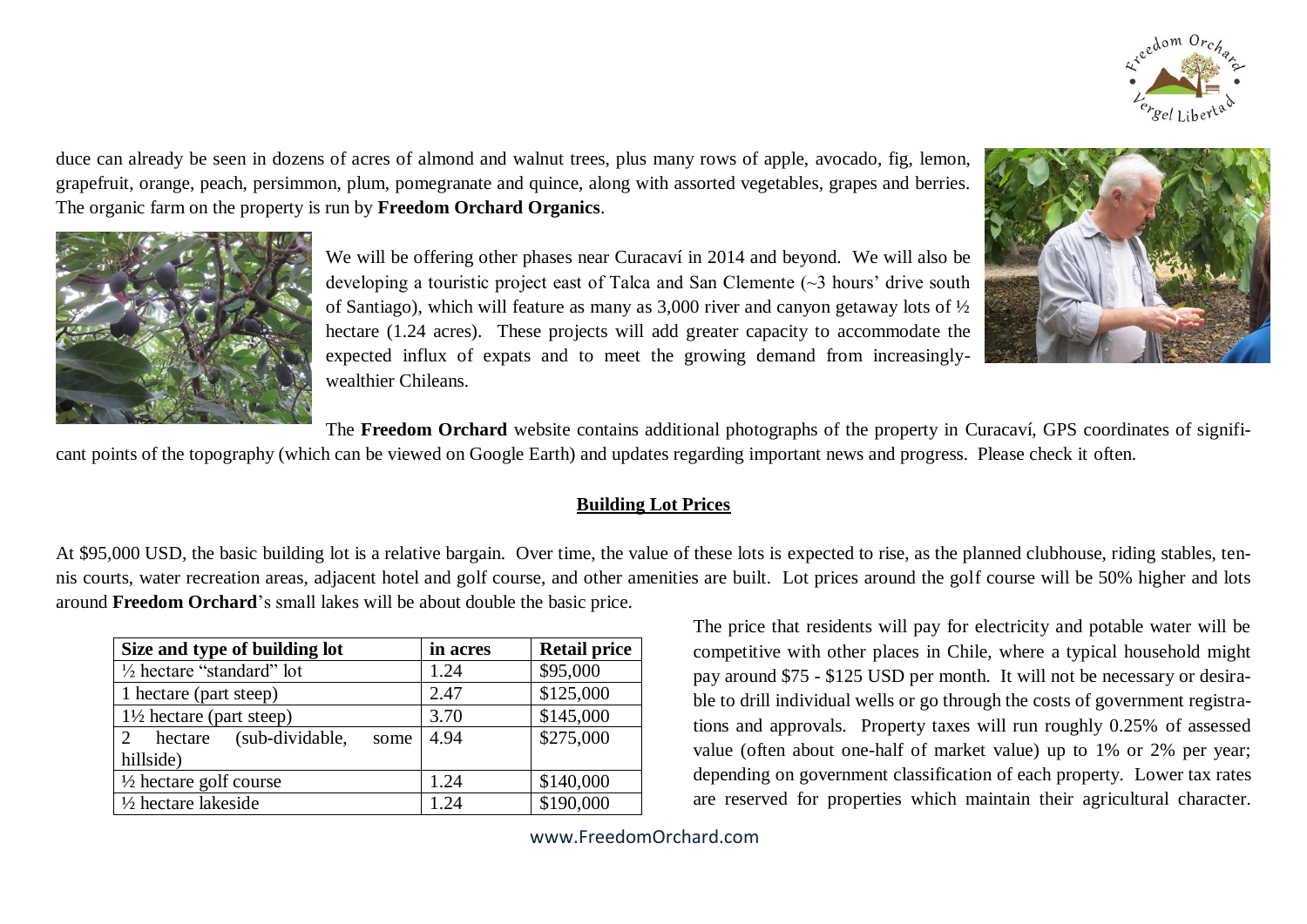

Eyzaguirre y Cobin S.A., the developer of **Freedom Orchard**, will design the terms for the initial homeowner's association and restrictive covenants which will include rules and guidelines for home construction in Freedom Orchard. The homeowner's association is planned to become independent of Eyzaguirre y Cobin S.A. by January 2017. There will be four or five pre-qualified builders from which lot owners can choose to design and build their homes. These builders will be bound by contract to construct according to community standards set forth by the developers. Eyzaguirre y Cobin S.A. will also offer garden design and landscaping packages for lot owners at an additional cost of \$50,000 per 1.24 acre lot.

## **Financing Options**

Building lots may be purchased with a minimum of 20% down. **Freedom Orchard** will hold the note, internally, with monthly payments plus simple interest due in UFs (*Unidades de Fomento* - an inflation-adjusted index published daily and based on the Chilean peso). This option is especially important for newcomers on a budget given that it is very difficult for nonpermanent residents to obtain mortgages in Chile. In many cases, conventional financing is likewise difficult for Chileans to obtain on account of their current indebtedness or credit history. With **Freedom Orchard** financing, the loan granted is secured by the building lot.

#### Terms are as follows:

| <b>Years of Loan</b> | Annual        |  |
|----------------------|---------------|--|
|                      | interest rate |  |
| 3                    | 7%            |  |
| 5                    | 8%            |  |
|                      | 9%            |  |
| 10                   | 10%           |  |
| 12                   | 11%           |  |
| 15                   | 12%           |  |

Purchase of a working farm, presented in the following section, can be financed under the same terms, but with 50% down. Costs to prepare the land for agricultural use (approx. \$60,000 USD), construction of a caretaker home and initial planting and fertilizer costs (approx. \$50,000 USD) must be paid in full upfront, exclusive of financing.

Please consult our website for acceptable methods of payment for foreign investors or anyone transferring money from outside of Chile.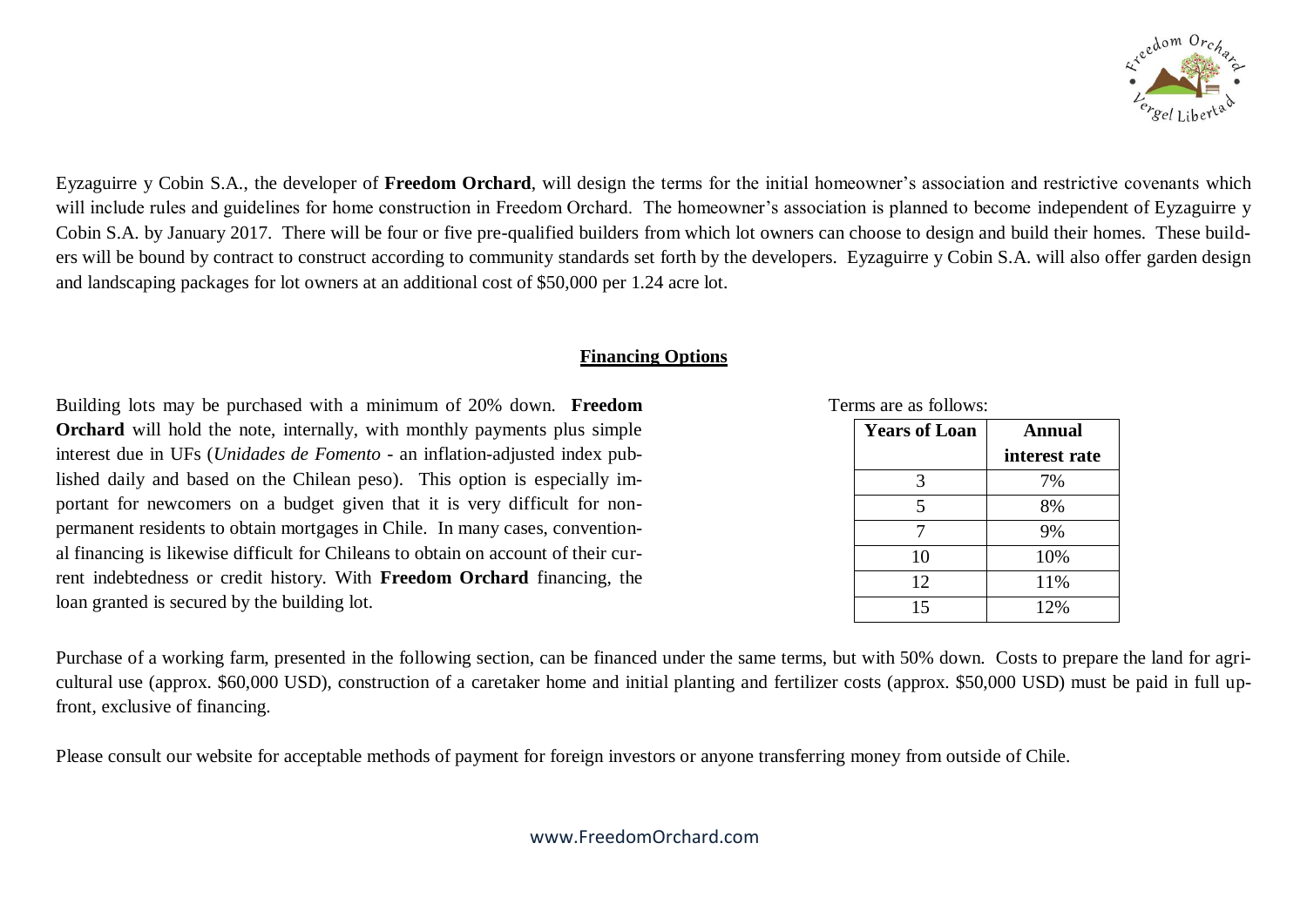



## **Working Farms For Sale Or Passive Investment**

For those who would like to have more land and a greater degree of self-sufficiency, **Freedom Orchard** will also feature 20 -25 individually-owned working farms. These farms will be strictly organic agriculture of 20 hectares (~50 acres). For those who want to invest in farming as a passive investment, a 50/50 profit-sharing package will be offered by **Freedom Orchard Organics**. We will accomplish all of the work of growing and optimizing the timing and sales of crops while the property owner pays all costs on a monthly basis (approximately \$180,000 USD per crop cycle, with around three crops per year). For those who prefer to have lower cost in agricultural investment, **Freedom Orchard** will lease the farmland to the passive investor for \$7,000 USD per hectare per year, with a minimum farm size of ten hectares, and a minimum lease term of six months or two crop cycles (whichever is less).

Working farms can be purchased for \$1,250,000 USD. The price of these farms includes necessary plow-

ing, tilling, planting, fumigating and fertilizing with irrigation systems installed and secured water rights. For an additional \$60,000 USD, a 70 square meter (753 square foot) caretaker's residence can be built on the property. All owners will be required to sign a contract agreeing to strictly practice organic farming whether or not they choose to contract with **Freedom Orchard Organics**. They must also agree not to subdivide their farms, without express written permission from Eyzaguirre y Cobin S.A.

ROI for farms in central Chile, which has a climate facilitating year-round agriculture, is very attractive. In fact, farms in the Curacaví area can produce two to three times the yields per crop cycle than other parts of central Chile. Chile, in general, is remarkably pest-free, and crop failures are quite rare compared to other places in the world. It really is a privileged place to farm! Plus, payback periods are incredibly short, often less than one year (even when splitting the profits with **Freedom Orchard Organics**). A sample of crops, typical yields and likely possible returns are seen in the following table. The figures are derived from our own experience, local and export price consultations, plus published sources from the Chilean government and a few Chilean universities.

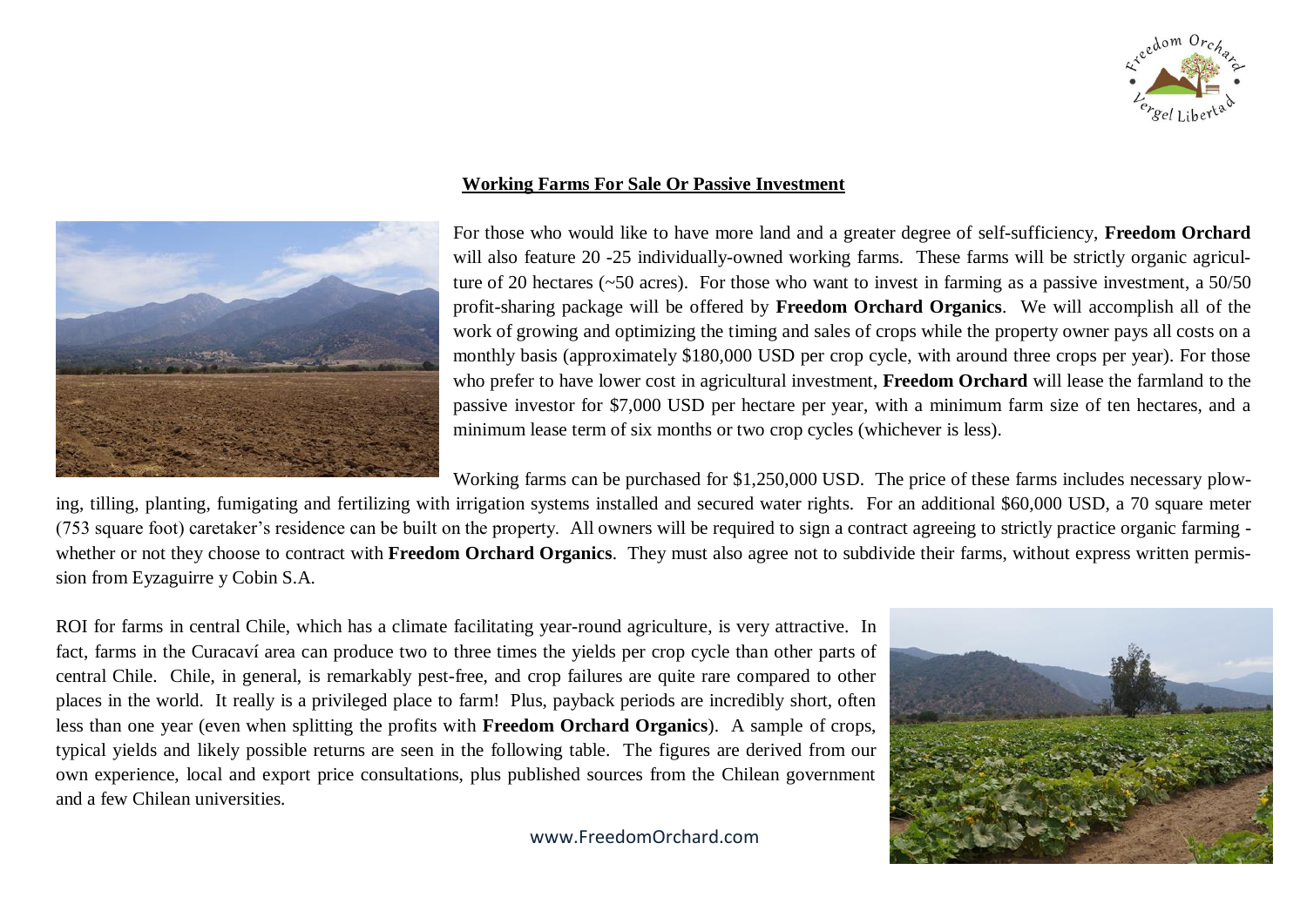

| Crop            | <b>Months</b> | <b>Yield on 20</b> | <b>USD</b> referential market | USD planting $\&$ | <b>USD</b>    |
|-----------------|---------------|--------------------|-------------------------------|-------------------|---------------|
| (one cycle)     | to Grow       | hectares           | price (export/domestic)       | harvesting costs  | <b>Margin</b> |
| <b>Onions</b>   | 4.5           | 1,600,000 kilos    | $0.63$ per kilo               | \$180,000         | \$828,000     |
| Pumpkins        | 4             | 1,100,000 kilos    | $0.85$ per kilo               | \$180,000         | \$755,000     |
| Garlic          | 9             | 300,000 kilos      | 1.47 per kilo                 | \$185,000         | \$256,000     |
| <b>Potatoes</b> | 4             | 10,000 sacks       | $25.00$ per sack              | \$170,000         | \$80,000      |
| Cucumber        | 3             | 6,000,000 units    | $0.08$ per unit               | \$260,000         | \$220,000     |
| Peppers         | 3             | 100,000 boxes      | $6.30$ per box                | \$286,000         | \$344,000     |
| <b>Tomatoes</b> | 3             | 100,000 boxes      | 8.40 per box                  | \$300,000         | \$540,000     |
| Melon           | 3             | 1,000,000 units    | $0.63$ per unit               | \$260,000         | \$370,000     |

Our agriculture team at **Freedom Orchard Organics** is expert in deciding what crops to plant and when, in order to maximize expected returns and properly diversify. With careful planning, payback periods of one or two years should be feasible. Chile offers much higher farming returns due to less intrusive government regulation, lower labor costs and more favorable growing conditions than in places like North America and Europe. In addition, with our seasons being the reverse of the northern hemisphere, we can garner upwards of 30% higher prices for our produce.

# **Pre-Sales Offer**

Freedom Orchard is just getting under way and only a couple farms and a dozen or so building lots have been sold. The infrastructure is still to be installed. To increase the excitement around our vision and provide incentives to early buyers, we are offering attractive discounts. For the first 35 standard (½ hectare) building lots, the pricing will be \$65,000 USD. For the first 5 (20 hectare) working farms, the price will be \$750,000 USD. If financing is desired, the terms, as listed previously, are adjusted to require a minimum of 70% down. Please note that under this special offer, which will likely terminate before mid-July 2013, purchasers of lots or farms will not immediately receive title to their land. Instead, they will receive "*promesas de compraventa*" that entitle them to specific lots or farmland. Once Eyzaguirre y Cobin, S.A., finalize the registration of the subdivision, title to the lots and farms can then be transferred to their new owners. Prior to that time, if, for any reason, the pre-sales client is not satisfied with their building lot, they will receive a refund of their money in full.

Those interested in partaking of this special offer should act now. Direct inquiries to Frank Szabo at [FrankS@VergelLibertad.com.](mailto:FrankS@VergelLibertad.com)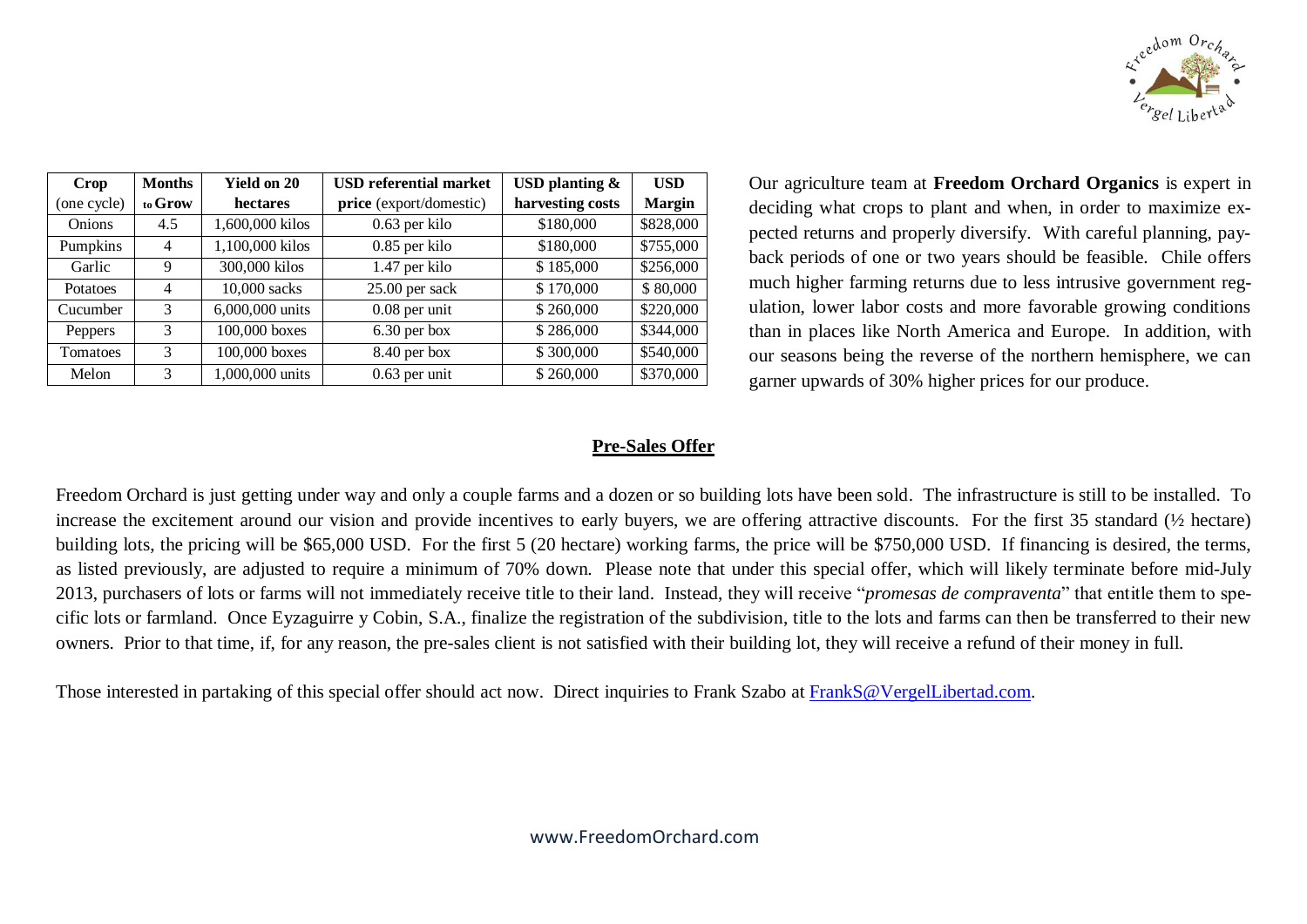

## **The Principals**

Germán Eyzaguirre and Dr. John Cobin are equal principals of Eyzaguirre y Cobin S.A. which has 100% ownership of Freedom Orchard.

Germán Eyzaguirre Cid is General Manager and COO of Eyzaguirre y Cobin, S.A. and Vice President of Operations and COO of Szabo, Eyzaguirre y Cobin, S.A. (**Freedom Orchard Organics**), both Chilean companies. He is a graduate of Universidad de Chile law school and has become a self-taught expert in agronomy, horse breeding and aspects of civil engineering. Sr. Eyzaguirre, a Chilean native with aristocratic roots and extensive family land holdings (going back several hundred years), is well-connected and well-suited for his role as Head of Operations in property development and agricultural production.

Sr. Eyzaguirre has developed over a dozen large communities in Chile since the 1970s, is part owner in a gravel pit firm, and once ran the largest shirt factory in Chile - which was confiscated by the communist government of Salvador Allende in 1972. He had long before held "right-wing" views that made him a target of communists. After his return from exile, he quickly reconnected with his former business associates and became a successful land developer and horse breeder. He is a proven expert negotiator and hands-on, take-charge professional that effectively accomplishes the tasks set before him. He has managed heavy equipment, development and agricultural crews, and has learned to cut through bureaucratic red tape in record time. He is keenly able to find extraordinary land purchase opportunities, and has the vision to see future uses of land that simply escapes others. In fact, he and Dr. Cobin found the land used for other libertarian land development projects in Chile.



Dr. John Cobin is President and CEO of Eyzaguirre y Cobin, S.A. and President of Szabo, Eyzaguirre y Cobin, S.A. (**Freedom Orchard Organics**), both Chilean companies. He is also Professor of Economics and Public Policy at Universidad Andrés Bello in Chile. He holds a Ph.D., in public policy and an M.A. in economics from George Mason University, and an M.A. in business economics from the University of California at Santa Barbara. A renowned free market economist, he is the most widely published Chilean academic in Chilean newspapers, contributing

close to 500 letters to the editor (which are of great significance in Chile), opinion columns and radio and television appearances per year. His columns and opinions have appeared in the foreign press, including *Free Market News*, *Sovereign Man Confidential*, *Zero Hedge* and *The Times Examiner* among others. He has been a radio talk show host, most recently (2012) as the host of "Red Hot Chile" on Overseas Radio Network. He has authored many books and academic journal articles on economics and public policy, including two Chile-specific books: Life in Chile: A Former American's Guide for Newcomers and Expatriates to Chile: Topics for living. Both books are available for purchase and download on the website.

Dr. Cobin first arrived in Chile in 1996 and is married to a Chilena, Pamela Sepúlveda Mendoza. He heads a VIP consulting company providing Chilean visa and residency services and writes a popular blog about Chile; which is designed to help newcomers get settled. He understands the needs and strug-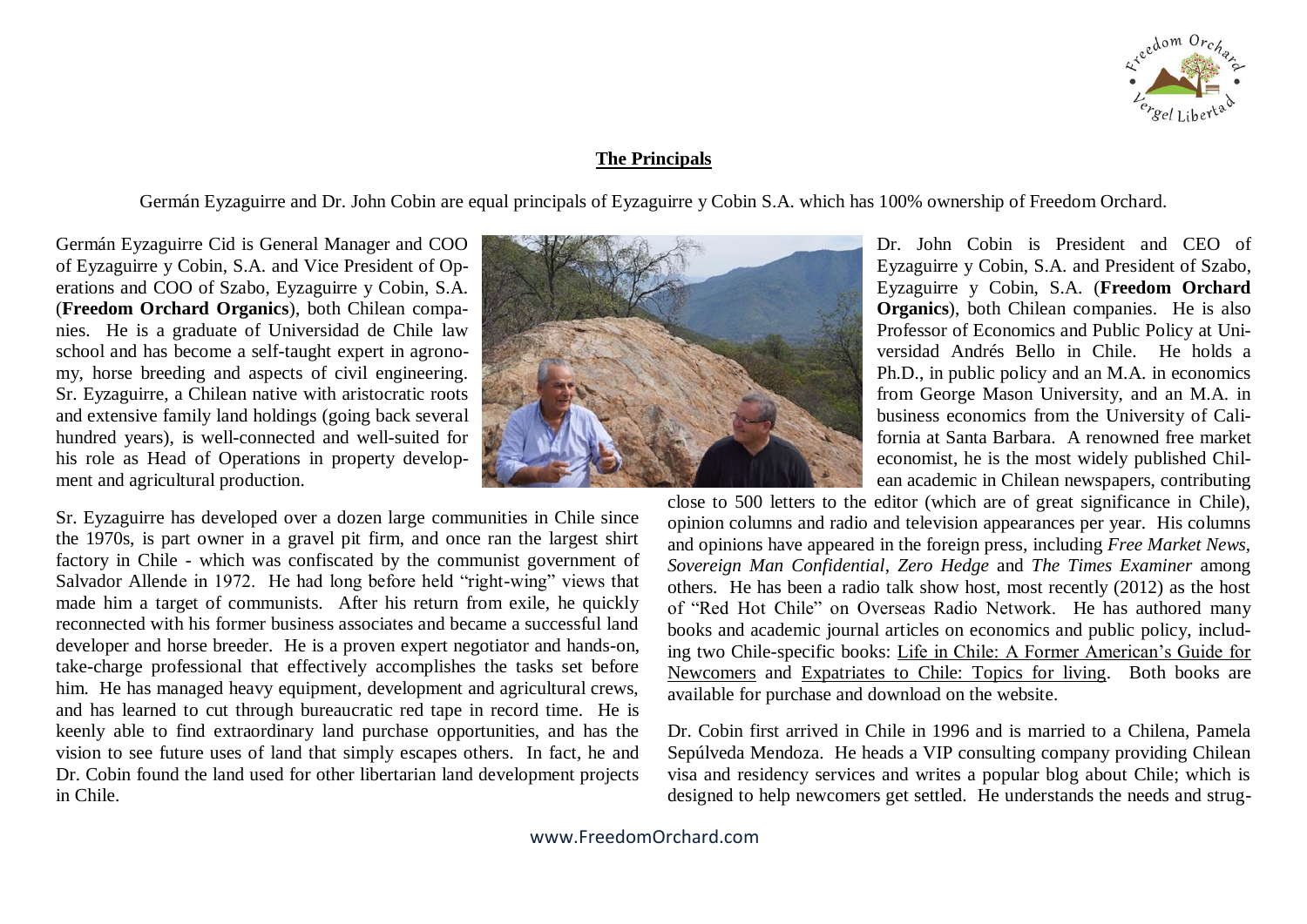

Sr. Eyzaguirre's present role is to find new opportunities and design and run development projects, including professional aspects of topography, architecture, engineering design and landscaping, along with materials selection and manual labor. His current focus is on the properties in Curcaví and Río Claro (near San Clemente, east of Talca). He is available to speak (in Spanish) with investors and service or materials providers (by appointment only), and is happy to greet newcomers who have purchased building lots or farms in Freedom Orchard.



Frank Szabo is CEO of **Freedom Orchard Organics** and VP of International Sales for Eyzaguirre y Cobin S.A., both Chilean companies. He earned his B.S. in Business Administration from La Salle University in Philadelphia. Frank began his sales career while working for U.S. Healthcare (now Aetna) and

gles of expatriates. Dr. Cobin's entrepreneurial tendencies led him to start several small businesses as well as run a financial services practice for seventeen years. His role with **Freedom Orchard** and **Freedom Orchard Organics** is general management and administration, and to contribute to the entrepreneurial vision for company projects, as well as networking with clients and investors. Bilingual in Spanish and English, he visits with potential investors, consulting clients and newcomers who have purchased building lots or farms in **Freedom Orchard** (by appointment only).

Dr. Cobin has visited nearly every city and town in Chile (with more than 500 inhabitants) - a feat which few people have ever attained - as well as sampling all major attractions in scenic areas of the country. Without a doubt, Dr. Cobin *knows Chile well*. He is also well-traveled throughout the rest of the world, having visited 68 countries, some for extended periods (e.g., USA, Italy, Nigeria, India, Guatemala, México, etc.).

business administration and marketing with Prudential insurance company. He created and operated Elite Limousine, Ltd. for over 13 years. He's been a successful owner of rental properties and other entrepreneurial activities. For over two years, Frank was on the Board of Directors as Treasurer of Pennypack Farm & Education Center, which operated a very successful organic CSA (community supported agriculture), providing produce, chicken and eggs to over 150 member families. He plans to emulate their success for the benefit of **Freedom Orchard** families.

 $\overline{\phantom{a}}$  , and the set of the set of the set of the set of the set of the set of the set of the set of the set of the set of the set of the set of the set of the set of the set of the set of the set of the set of the s

Frank's primary role as CEO is overseeing the management of the organic farming operations and the sale and export of our

produce and livestock. Frank's grandfather was a farmer in Europe. You could say that farming is in Frank's blood. His other passions include researching healthy eating for disease prevention based on one's genetics.

**Freedom Orchard** and **Freedom Orchard Organics** also have on staff expert farmers, production & operations managers and financial officers with decades of experience.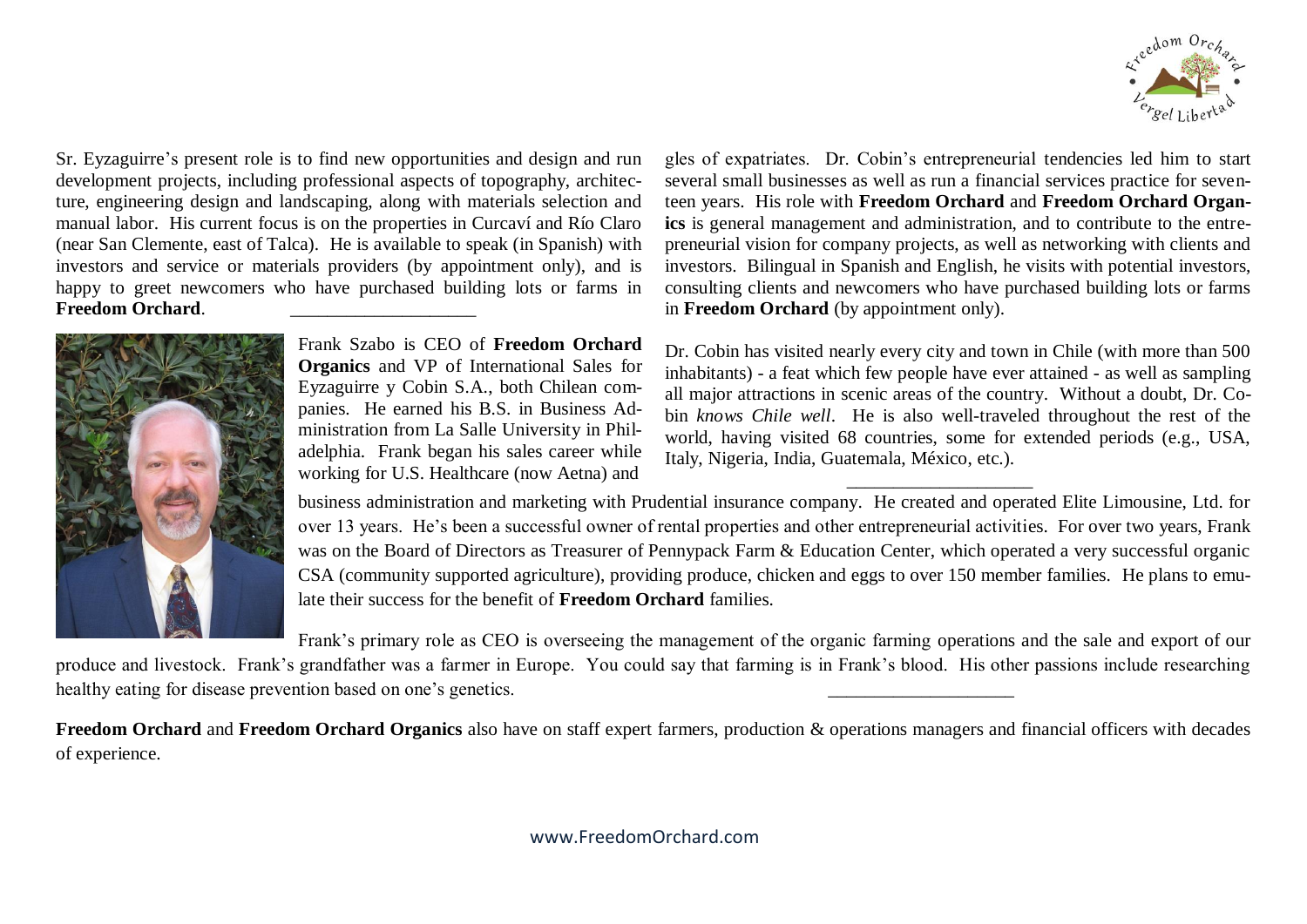

# **Limited Investment Opportunity**

Freedom Orchard is looking to expand both its sustainable communities and, especially, its farming activities. Our team is expert in finding land deals for residential communities, farms and tourism. We are presently considering several new projects and would welcome inquiries from up to four serious fellow visionaries who might wish to investigate the possibility of investing \$2.5 million USD each. The payback period would be set at 18 months and, after that, the investor would have a lucrative stream of passive farming investment returns, some land ownership and a stake in building lot sales. If interested in this limited opportunity, please contact Dr. Cobin at [jcobin@vergellibertad.com.](mailto:jcobin@vergellibertad.com)